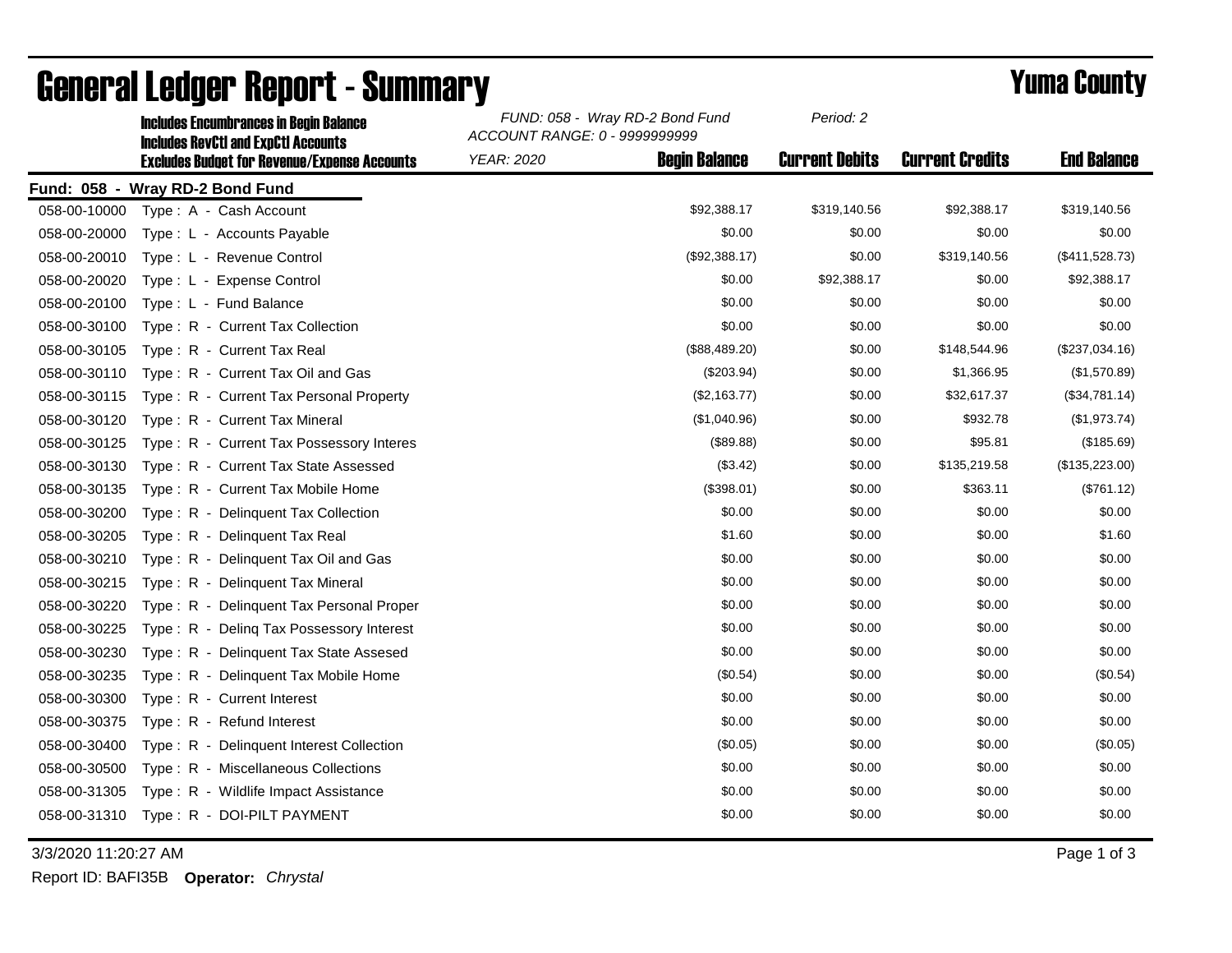|                                 |                                                     | uvnoi ui Lougoi Tiopoi te Guinniui j<br><b>Includes Encumbrances in Begin Balance</b><br><b>Includes RevCtI and ExpCtI Accounts</b> |                                           | FUND: 058 - Wray RD-2 Bond Fund<br>ACCOUNT RANGE: 0 - 9999999999 |        | Period: 2             |                                  |                    |
|---------------------------------|-----------------------------------------------------|-------------------------------------------------------------------------------------------------------------------------------------|-------------------------------------------|------------------------------------------------------------------|--------|-----------------------|----------------------------------|--------------------|
|                                 | <b>Excludes Budget for Revenue/Expense Accounts</b> |                                                                                                                                     | <b>Begin Balance</b><br><b>YEAR: 2020</b> |                                                                  |        | <b>Current Debits</b> | <b>Current Credits</b>           | <b>End Balance</b> |
| Fund: 058 - Wray RD-2 Bond Fund |                                                     |                                                                                                                                     |                                           |                                                                  |        |                       |                                  |                    |
| 058-00-32100                    |                                                     | Type: R - Transfers In                                                                                                              |                                           |                                                                  | \$0.00 | \$0.00                | \$0.00                           | \$0.00             |
| 058-00-33000                    |                                                     | Type: R - Auto Tax B Collection                                                                                                     |                                           |                                                                  | \$0.00 | \$0.00                | \$0.00                           | \$0.00             |
| 058-00-33100                    |                                                     | Type: $R -$ Auto Tax A & F Collection                                                                                               |                                           |                                                                  | \$0.00 | \$0.00                | \$0.00                           | \$0.00             |
| 058-00-49401                    |                                                     | Type: X - Transfer Out                                                                                                              |                                           |                                                                  | \$0.00 | \$0.00                | \$0.00                           | \$0.00             |
| 058-00-49500                    |                                                     | Type: X - Checks Written / ACH Transfer                                                                                             |                                           |                                                                  | \$0.00 | \$92,388.17           | \$0.00                           | \$92,388.17        |
|                                 |                                                     |                                                                                                                                     | Fund: 058 - Wray RD-2 Bond Fund           | (\$92,388.17)<br>Totals :                                        |        | \$503,916.90          | \$730,669.29                     | (\$319,140.56)     |
|                                 |                                                     | <b>Total Fund Revenues:</b>                                                                                                         | \$319,140.56                              | <b>Total Fund Expenses:</b>                                      |        | \$92,388.17           | <b>Net Revenue Over Expense:</b> | \$226,752.39       |

## General Ledger Report - Summary Yuma County